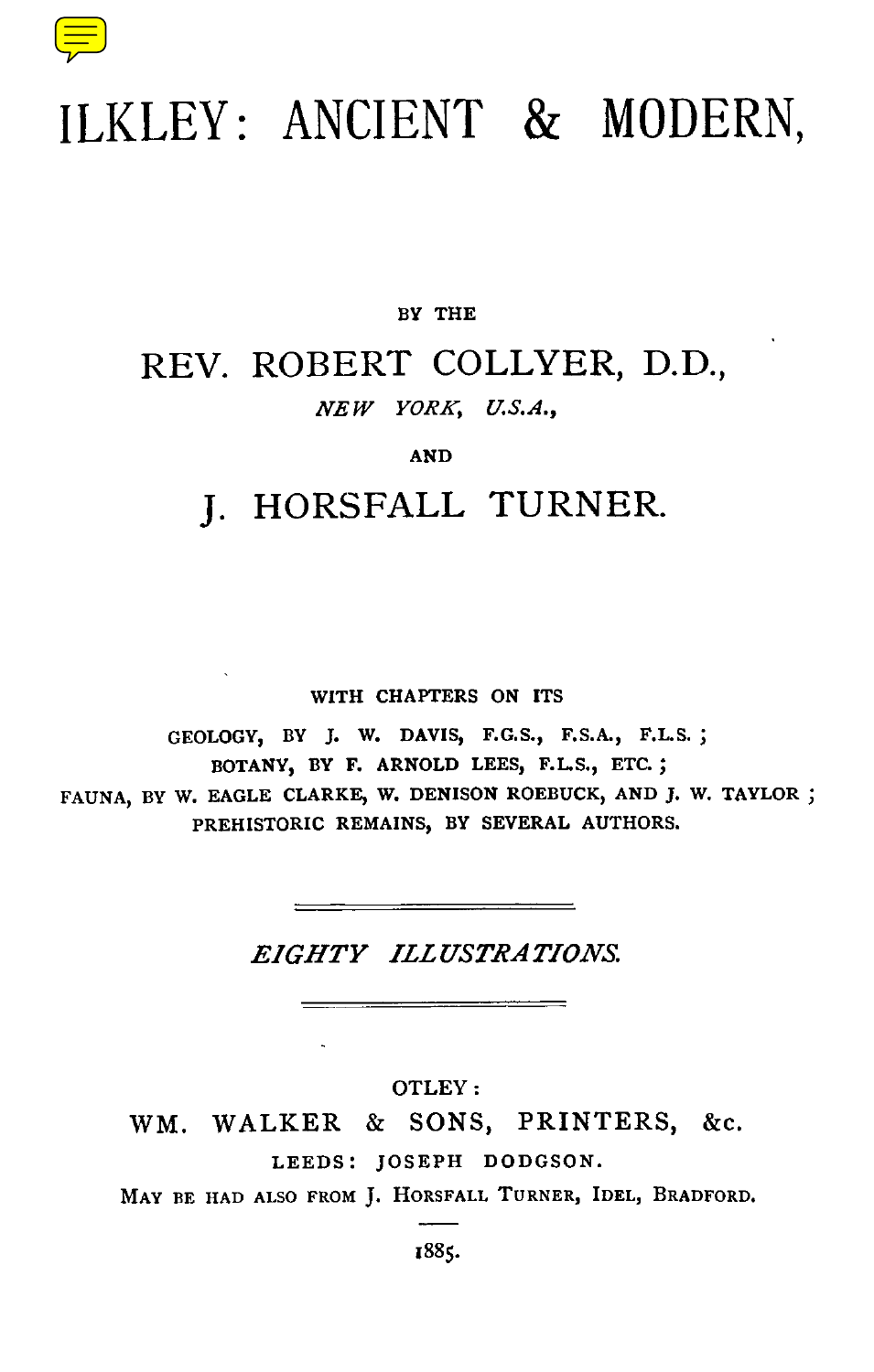

### Dreface.



HARFEDALE is suggestive of, I had almost said synonymous with, everything beautiful in nature. Its scenic beauty has been the theme of poets and artists, from the time the first poet or painter cast his eyes on the fair landscape. Wordsworth and Turner head the lists. It was very fitting that Farnley Hall, in this valley, should be graced with a superb collection of Turner's paintings. Every

conceivable tint, in sky or tree, may be noticed from the windows at Farnley, and, passing upwards to Ilkley parish, we find rich meadows in the vale, luxuriant foliage in the highland dells, gushing fountains, sullen mountain streams, gurgling rills, roaring waterfalls, tumbling cataracts, and cheerful, sparkling river ; mountain grandeur, unscaleable precipices, stern, frowning rocks, heath-covered, sweet-scented moorland, musical with the song of bees, or enveloped in mist or snow. Seated on every variety of cliff and crag, the visitor here can feast his eyes and inhale the genial zephyrs, or face the bracing air on mountain top. Village scenes, charming country lanes, honest peasants, wholesome food, and all that makes a happy, contented country, abound. Here we are far away from busy towns, from long, smoky chimneys, factory " buzzers," whirling wheels, and screeching railway engines. In Spring, the primrose, in Autumn, the blackberry tempt us to linger as we pass along. Nature has been lavish of her charms in this vale.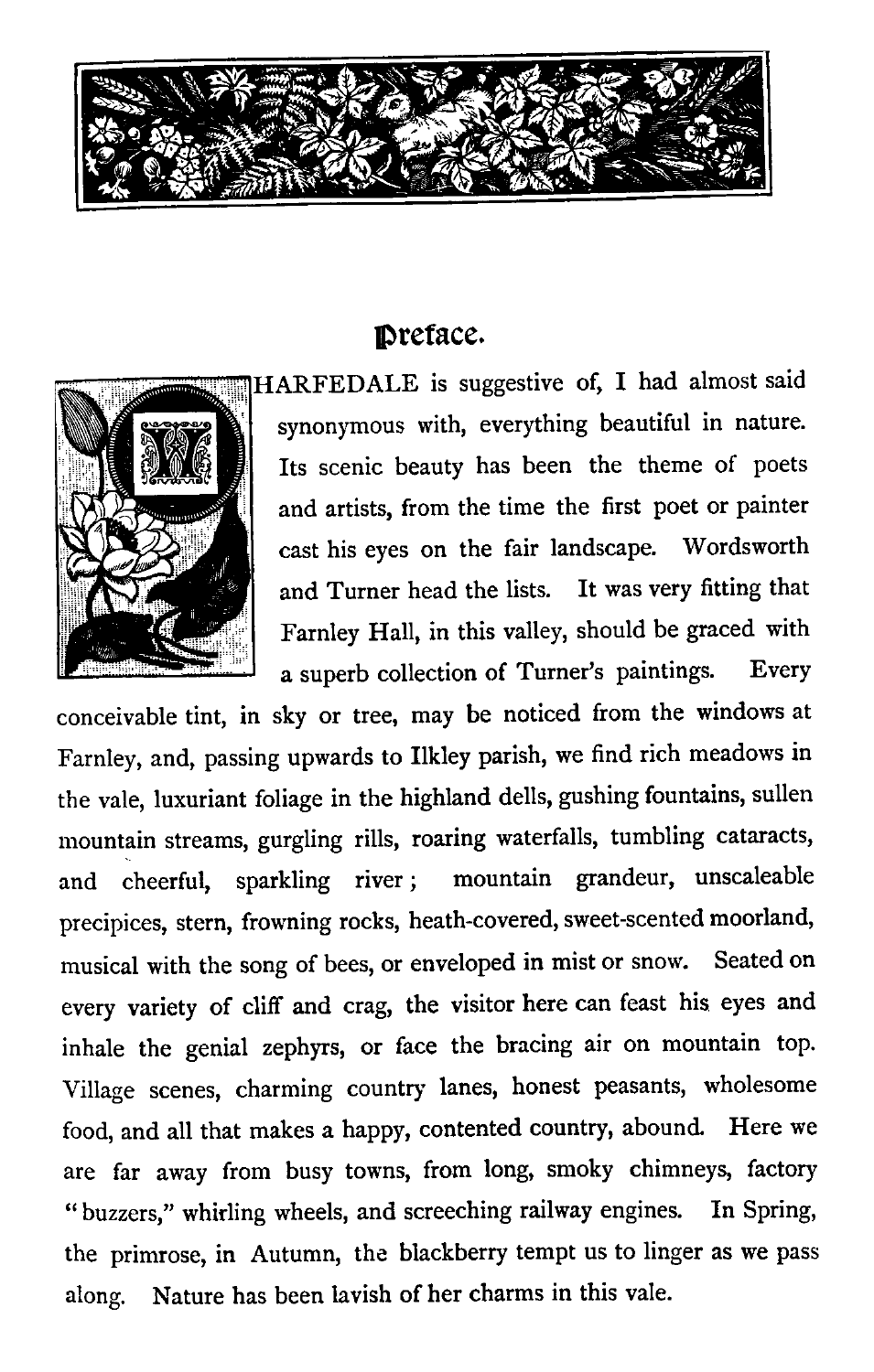The Wharfe rises four miles beyond the small hamlet of Beckermonds, where it leaves the mountains, and in four more miles reaches Hubberholme, with its ancient church and dozen houses. Five miles lower, passing Buckden and Starbotton (the scene of a remarkable flood, two centuries ago), is Kettlewell, and, receiving the Skirfare and Cowside beck from Arncliffe, a suitable name from the eagle cliffe behind it, Kilnsey, with its huge limestone scar, is reached in three more miles. Passing Grassington and Burnsall, Barden Tower is reached in eight or nine miles, and, forcing its way through the Strid and two or three miles glen of Bolton Woods, the renowned Abbey is reached. The Duke of Devonshire has added every facility that tourist can wish. Short of three miles, Addingham is reached, and a further three brings us to Ilkley. No little time must be spent ere the traveller may say he has fairly viewed this wonderful variety of landscape. Each place mentioned requires a day in justice to the varied scenery, and with Cobley's  $On$ Foot through Wharfedale as a guide, much satisfaction will be the result.

Entering Wharfedale by Menston, the Mensington of olden times, leaving the broadening lower valley to the East with Saxon Otley, two miles away, and Weston, of the Vavasours, still nearer, we pass Burley, the residence of the Rt. Hon. W. E. Forster ; the modern mansion of Denton is shortly afterwards seen across the river--an old home of the Fairfaxes ; and the gladdening sight of Ben Rhydding and Ilkley crags, Llecan in British, show us we have reached the Eastern portion of Upper Wharfedale.

Within the strongholds of Olicana, more than a thousand foreign soldiers held sway in Roman times. Its varied story since, we have attempted in the following pages.

As this is the first attempt, of any moment, in giving the history of Ilkley, some consideration is due for any lack of arrangement that may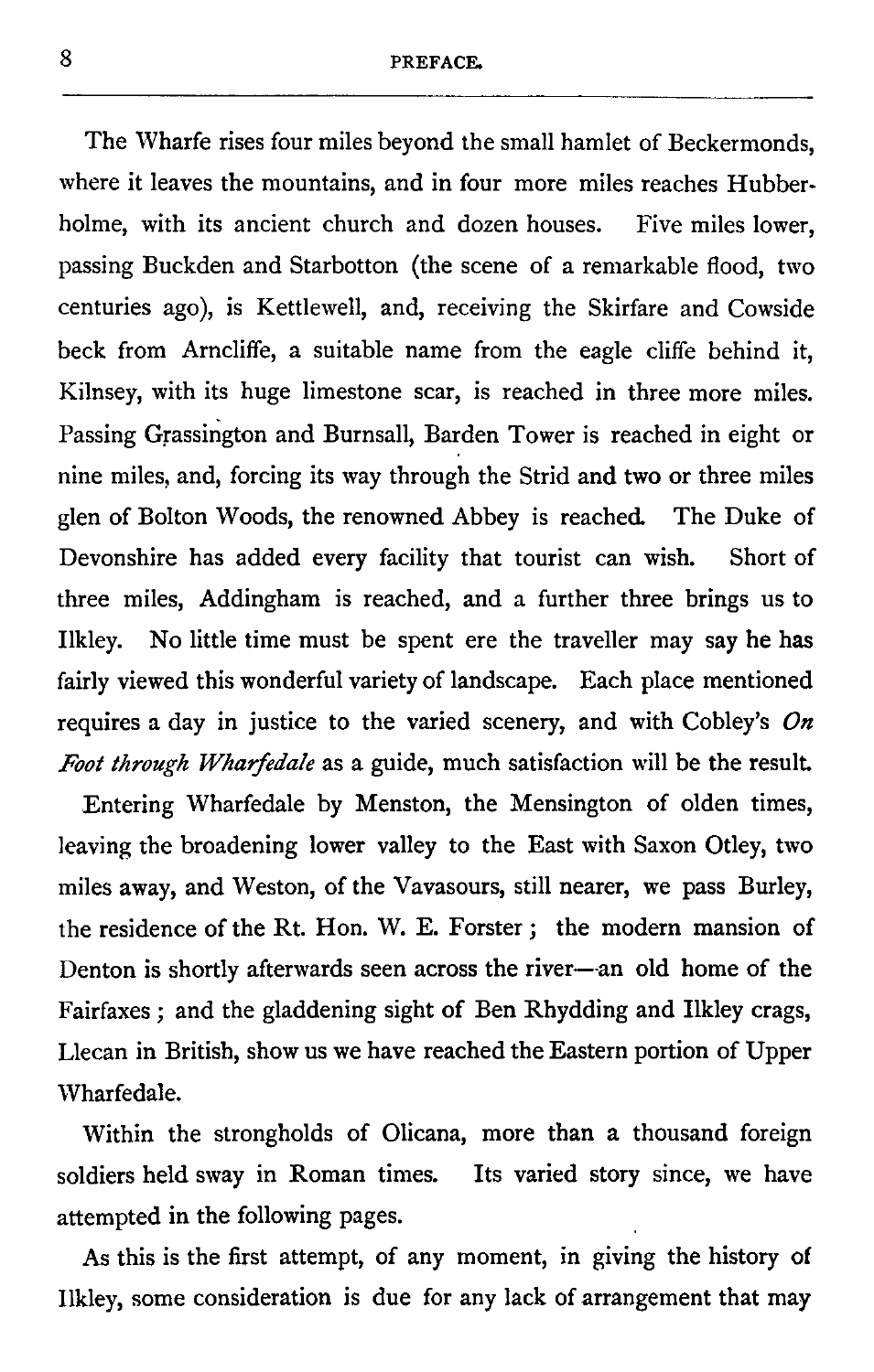#### PREFACE. 9

be observed. The acquisition of interesting facts, such as notes from old deeds and the unearthing of a Roman gravestone, demanded insertion, although the proper chapters had been worked off. Such accidents are peculiar to a first edition, and the serious attempt at publication often calls forth a willingness to open private archives, which serves beneficially for a second edition. We have indicated some undisturbed nests of great interest to the historian, but unavailable for present use.

Our obligations we have endeavoured to acknowledge, as will be seen throughout our pages. For pictorial help we have to thank Messrs. Harper, of New York, for the gift of Holling Hall and Upper Brook Street blocks ; Mr. Dodgson, of Leeds, for most of the small blocks in the Prehistoric chapter ; Mr. Harrison, of Bingley, and Mr. Smith, of Morley, for loans of four blocks each. To Messrs. S. Margerison, John Thornton, J. Young, Joseph Margerison, and W. Scruton, we are indebted for gratuitous artistic labour. Mr. Romilly Allen allowed his illustrations to be copied. Dr. Collyer knows best how the plates by Mr. Sabin have been acquired. To the late William Middelton, Esq., J. E. F. Chambers, Esq., Miss Snowdon, the Rev. A. C. Downer, Rev. C. B. Norcliffe, His Grace the Duke of Devonshire, W. Margerison, John Dobson, and James Lister, Esquires, we are under obligations for many privileges.

Any additions or corrections will be thankfully received, and duly acknowledged. We have purposely retained various ways of spelling the proper names. Typographical errors may be found on

p. 91. *Edward Beanlands, Hew Crofts. Five old Yeates., [ ] Mrs. Heber's death, 164o, should be 1740 . It is questionable whether the Parsonage mentioned in the Nesfield rolls was not he Ilkley parsonage.*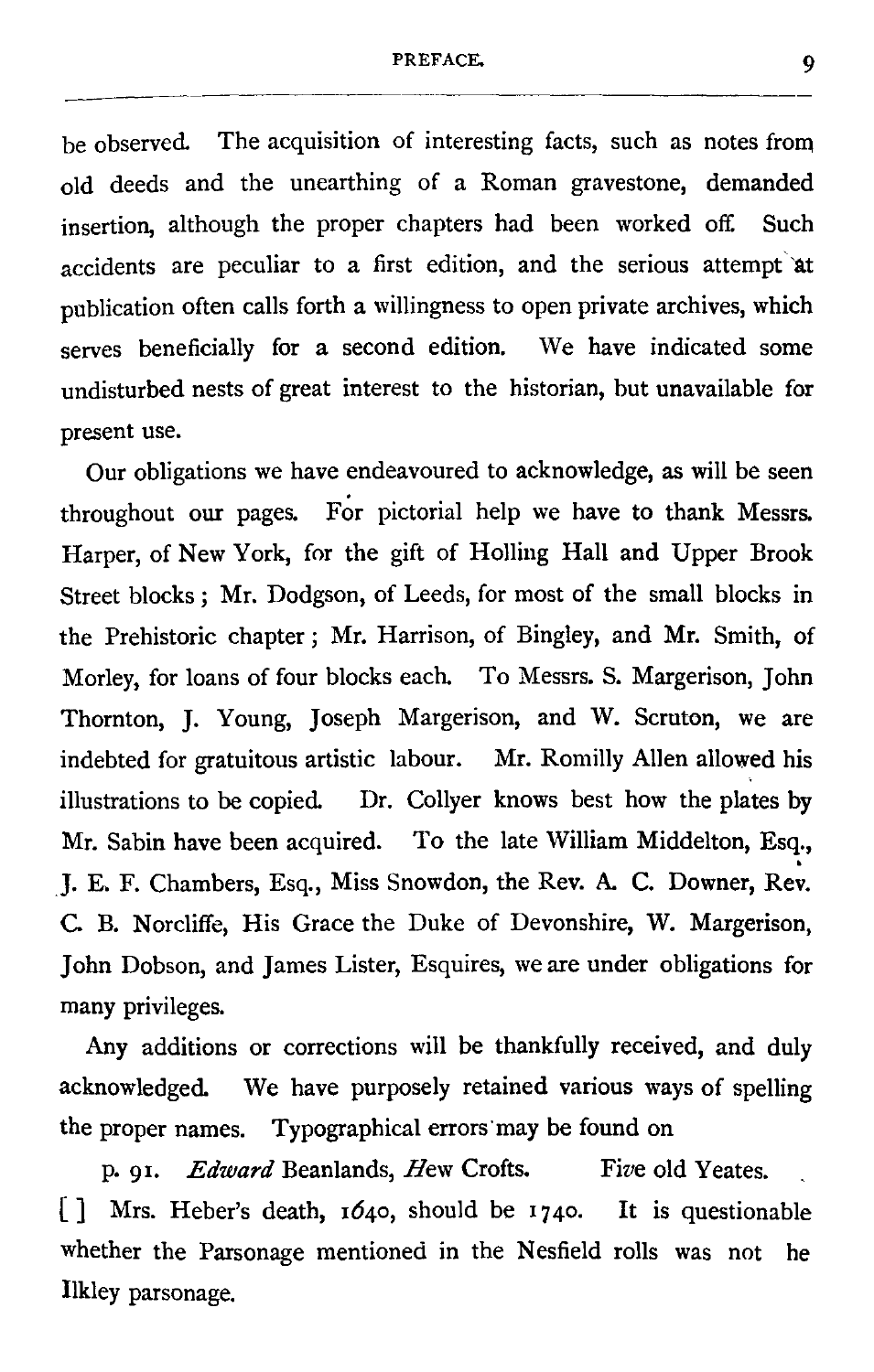The North Yorkshire Middeltons, it is feared, are a little confused with the Stockeld family, page 80.

Mr W. Carr, of Gomersal, nephew of the Rev. W. Carr, gave the stone (p. 28,) "Pudens " to Archdeacon Boyd. Canon Raine sees no reason to withdraw the ascription of the stone, p. 27, to Hercules, and the "group" stone, p. 28, he says, has nothing to do with Christianity. Pudens is a name found in <sup>2</sup> Tim. IV. *(Old Yorkshire V 199*.*)*

Bolton and Denton, on either hand, have been tempting fields, but we have studiously kept within parish bounds, and have been able, more or less perfectly, to shew that, besides those two historic places, Wharfedale is no barren region for the antiquary.

Under the conviction that it is premature to theorize as to the origin and purposes of the Prehistoric remains, I have curtailed that chapter as much as possible, leaving the bare theories to stand tests that time alone can bring. We need researches on all our Yorkshire moors, indicating where all are found, and where some remains are found and others wanting.

It is but just to Dr. Collyer to state that he has had no opportunity of reading the proof-sheets.

*June 3o, 1885.*

*Idel, Bradford.* **J. HORSFALL TURNER.** 

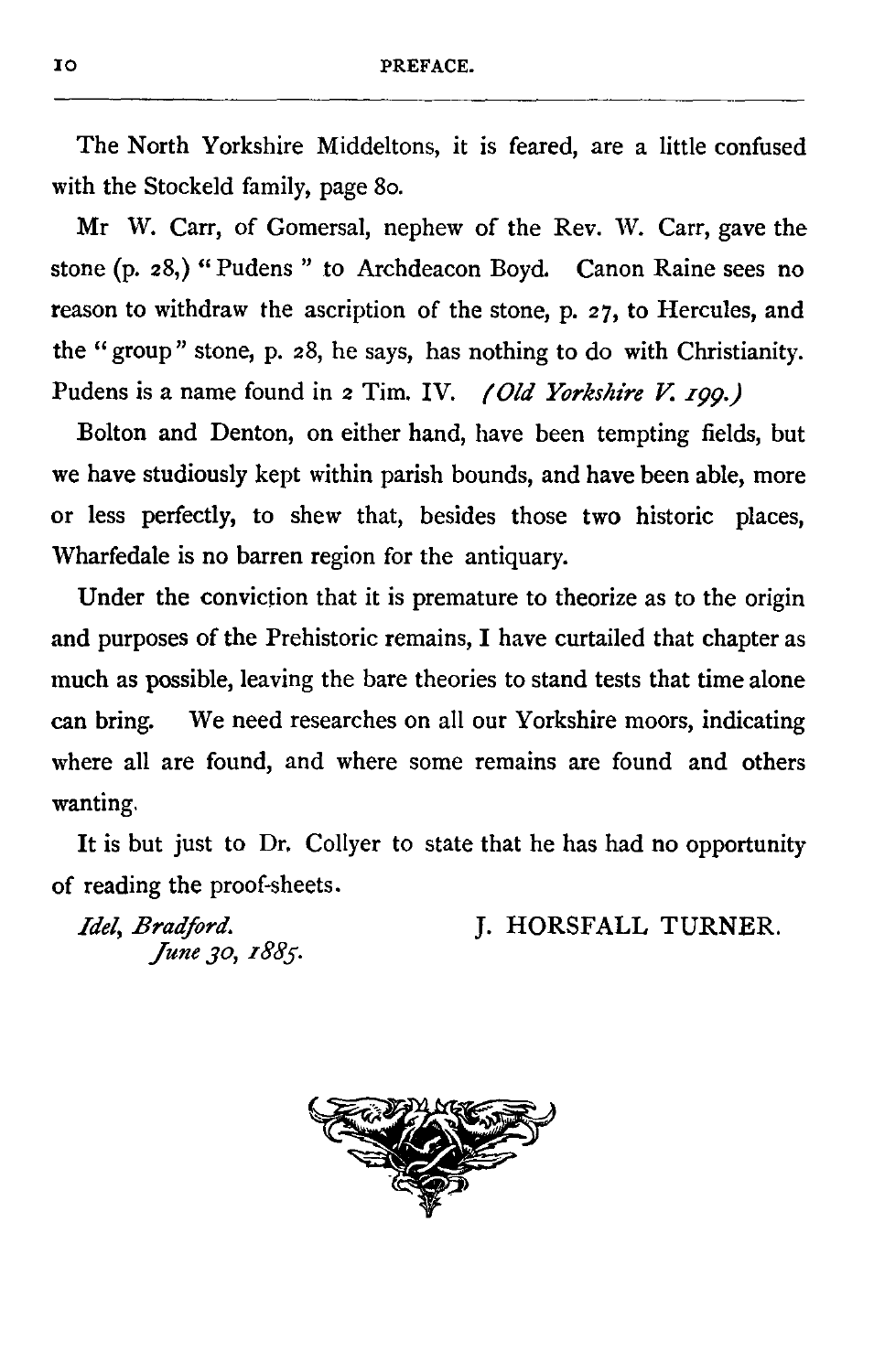

# History of the Hown and Parish of Ukley.

#### CHAPTER I.-Llecan.



ILKLEY takes its name, good scholars imagine, from Llecan, the old British word for rock ; and Ptolemy, the geographer, who wrote in the first half of the second century, calls the place Olecanon. It is Olicana in Richard of Cirencester ; in the Domesday Book, Illicleia ; in the first Charter after Domesday, given by William de Percy, Hilleclaia; in another, a few years<br>later. Illelaya: and in another later still. Illeclat. In later, Illelaya ; and in another later still, Illeclat. 1220 they spell the name Illeclay, touching nearly the modern sound, but one scribe of that era, who seems to have had a special genius for spelling, manages to make

it Yelleilaia. In the Bolton Compotus, A.D. 1290 to 1325, it is Ilkeley;<br>in Kirkby's Inquest, A.D. 1285, Yelkeley; in Speed's Chronicle, Inquest, A.D. 1285, Yelkeley; in Speed's Chronicle, Hekeley ; and on the rustic tongue it is Heethlay.

The town, when we hear of it for the first time in human history, is one of the ten strongholds of the old fighting Brigantes, and if we count in with them certain poor cousins, the Parisii, who held a place of their own at the south-east corner, close by the sea, Llecan stood exactly in the centre of the sturdy little kingdom which was bounded on the North by the Tyne, on the South by a rough line drawn from the Humber to the Mersey, on the East by the German Ocean, and on the West by the Irish sea.

In Leman's map of the Celtic and Belgic tribes, with their towns and track-ways, one of these track-ways comes down from the North to Catteric, and then opens East and West. The western branch runs right

B.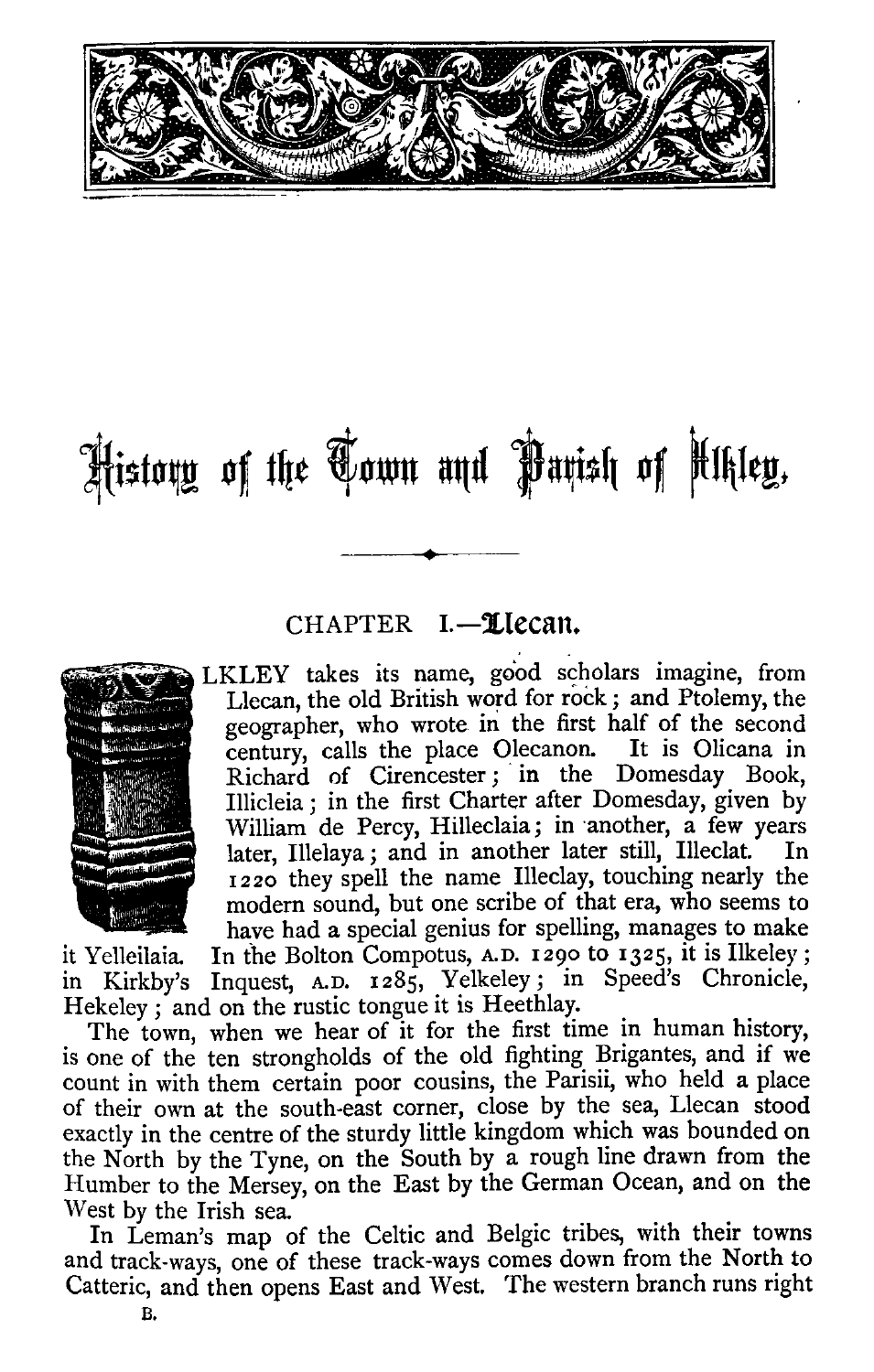through Ilkley, and thence taking the form of a rude bow, resting on its lower half, it bends round through Chester to Holyhead, and there it strikes the sea, while the eastern branch runs through Aldborough, the ancient capital of the Brigantian kingdom, and then shoots South by East clean away to London.

Ptolemy gives Olecanon the rank and title of a city, but he means no more by this than what we should call a log fort in the woods, because Strabo says—" The forests of the Britons are their cities, for when they have enclosed a space with felled trees, they build within it houses of a frail sort, and hovels for their cattle "-and Cæsar says they add, for the defence of their towns, a mound and a ditch. So we can see dimly, but with some certainty, what sort of place Llecan was in these old days before the Romans came, and why it was selected for one of the ten strongholds. The site would be chosen for this purpose by the first tribe that ever made its way up the river, with any insight for a point which could be easily defended. They would find a fine rugged eminence, with a river on the North, of an ampler volume, no doubt, than now, for all the streams dwindle as the forests are cut down, deep gullies to the East and West, with swift, strong streams running through them<br>from the moors, and on the South the great craggy steep. There was from the moors, and on the South the great craggy steep. still a rude circle of rocks on the reach behind the old White Wells fifty years ago, tumbled into such confusion that you had to look once, and again before you saw what lay under your eyes ; the stones were very large, and there was no trace of lime about them, and this may have been a rude outpost of the tribe for the defence of the great living spring, perhaps, and also of Llecan, lying far below. Be this as it may, here was the very choicest spot on the river for such a stronghold as the Brigantes would build. Good grass for the cattle in the openings of the woods, plenty of fish and game in the waters and the forest, and this central position which made Llecan as the boss on a shield. It is, no doubt, true also that these Brigantes were rough men to handle in a fight, and confronted all comers with such a steady courage that even the masters of the world kept their distance for many years after the tribes in the South were in some sort subdued ; and then, when at last the Roman found he must fight them, it seems clear that he "struck under the belt."

The sovereign of the Brigantes, about A.D. 50, was a woman-Cartismandua—and as the capital of her kingdom was not far away, and Llecan was in the centre of it, her false face must have been almost as well known in our town as in her own. She was the wife of Venutius, the chief of a tribe in the Midlands, and of kin, by this marriage, to Caractacus, a soldier of the grandest barbarian type. He was Prince of the Silures, whose land lay far away South by West, and had to face the Romans first, as they forced their way slowly North and East. He was beaten in a great stern battle, had to flee for mere life, and the chance of fighting them again, and in this extremity he turned his face toward Cartismandua, thinking she would give him shelter and succour. Look-